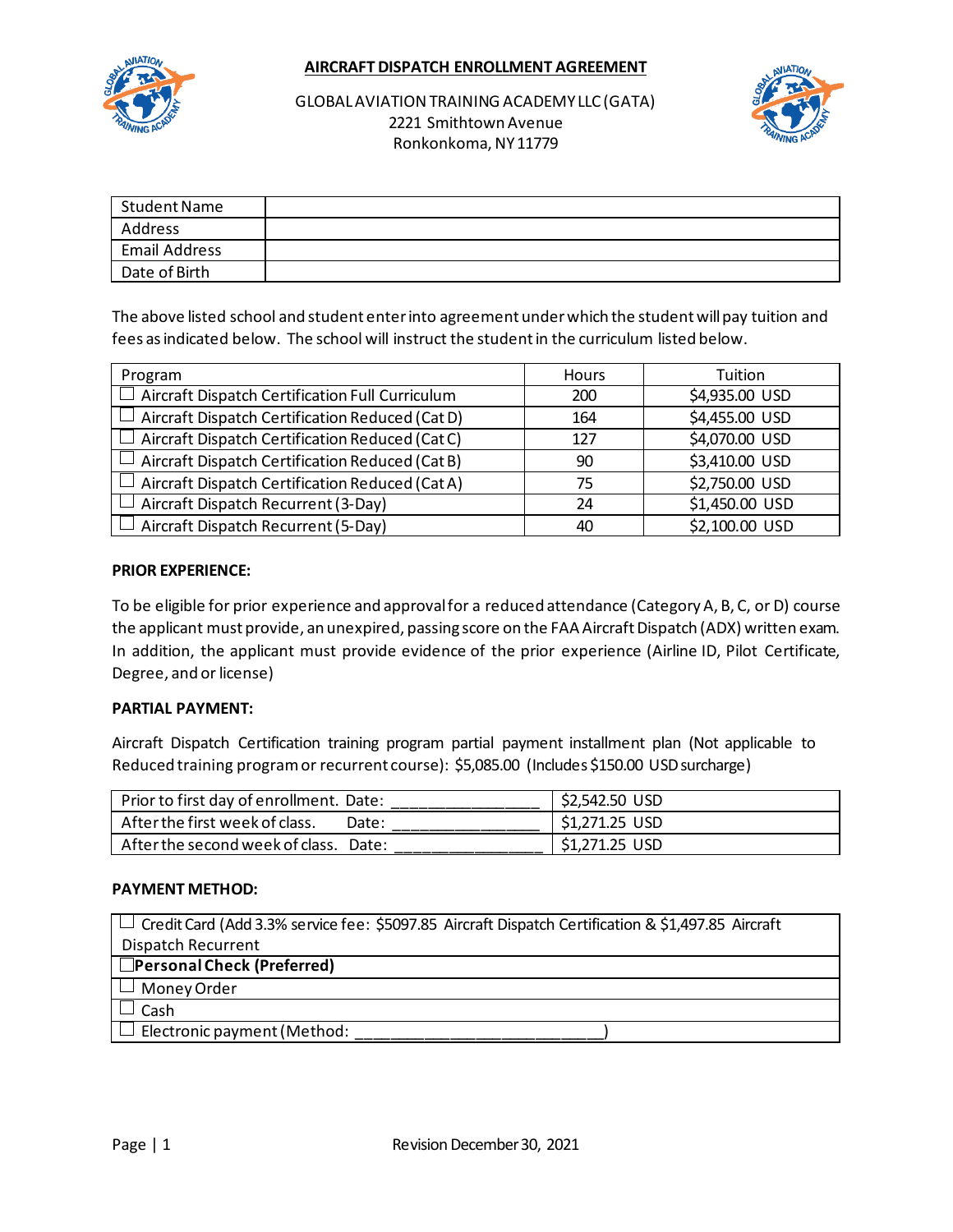

GLOBAL AVIATION TRAINING ACADEMY LLC (GATA) 2221 Smithtown Avenue Ronkonkoma, NY 11779



## **ADDITIONAL EXPENSES**

The following are additional student expensesthat are not included in tuition for the Aircraft Dispatch Certification training program.

| ASA Airline Transport Pilot Test Prep book        | <b>FAA ADX Written Test</b>                  |
|---------------------------------------------------|----------------------------------------------|
| Federal Aviation Regulations/Airman's information | FAA Practical Test by Designated Aircraft    |
| Manual                                            | Dispatch Examiner (DADE) & Proctor surcharge |
| Federal Aviation Regulations/Flight Crew book     | Flight calculator (optional)                 |

#### **REFUND POLICY**

Refund schedule (Partial payment surcharge is not refundable)

| Prior to the first day of class.            | Date | Full refund of \$4,935.00 USD |
|---------------------------------------------|------|-------------------------------|
| End of the first week of class.             | Date | Half refund of \$2,467.50 USD |
| End of the second week of class.            | Date | 1/4 refund. \$1,233.75 USD    |
| After the beginning of the third week. Date |      | No refund available           |

#### **ENROLLMENT**

Please select the 2022 enrollment start date:

| <u>__</u>            | -      | 2022      | May 2022      |
|----------------------|--------|-----------|---------------|
| January <sup>-</sup> | 2022   | Ma        |               |
| 2022                 | ENI.   | 一         |               |
| 2027                 | AUKUSL | 2022      | November 2022 |
| lune                 | __     | sentember |               |

Please select your enrollment status:

| J Full - Time 8:00 AM to 5:00 PM  | Full-Time 1:00 PM - 10:00 PM |
|-----------------------------------|------------------------------|
| $\Box$ Part-Time 8:00 AM-12:00 PM | Part-Time 1:00 PM - 5:00 PM  |
| Part-Time 6:00 PM - 10:00 PM      |                              |

Student is required to present valid Identification on the first day of the selected course. Global Aviation Training Academy LLC will retain a copy of the ID in the students record.

#### **STUDENT CONDUCT**

Student agrees to respect the classroom environment to allow for a cooperative learning relationship. The student will not distract the instructor or other students in the classroom. The student will agree to keep his/her workspace clean and organized. The student agrees not to record via audio or visual media of any of the curriculum. The student agrees not to cause harm to any other occupant in the classroom.

If the student does not comply with school policies for conduct, then the school reserves the right to reject the student from attendance and initiate a withdrawal from the selected curriculum (Refund policy will be applicable).